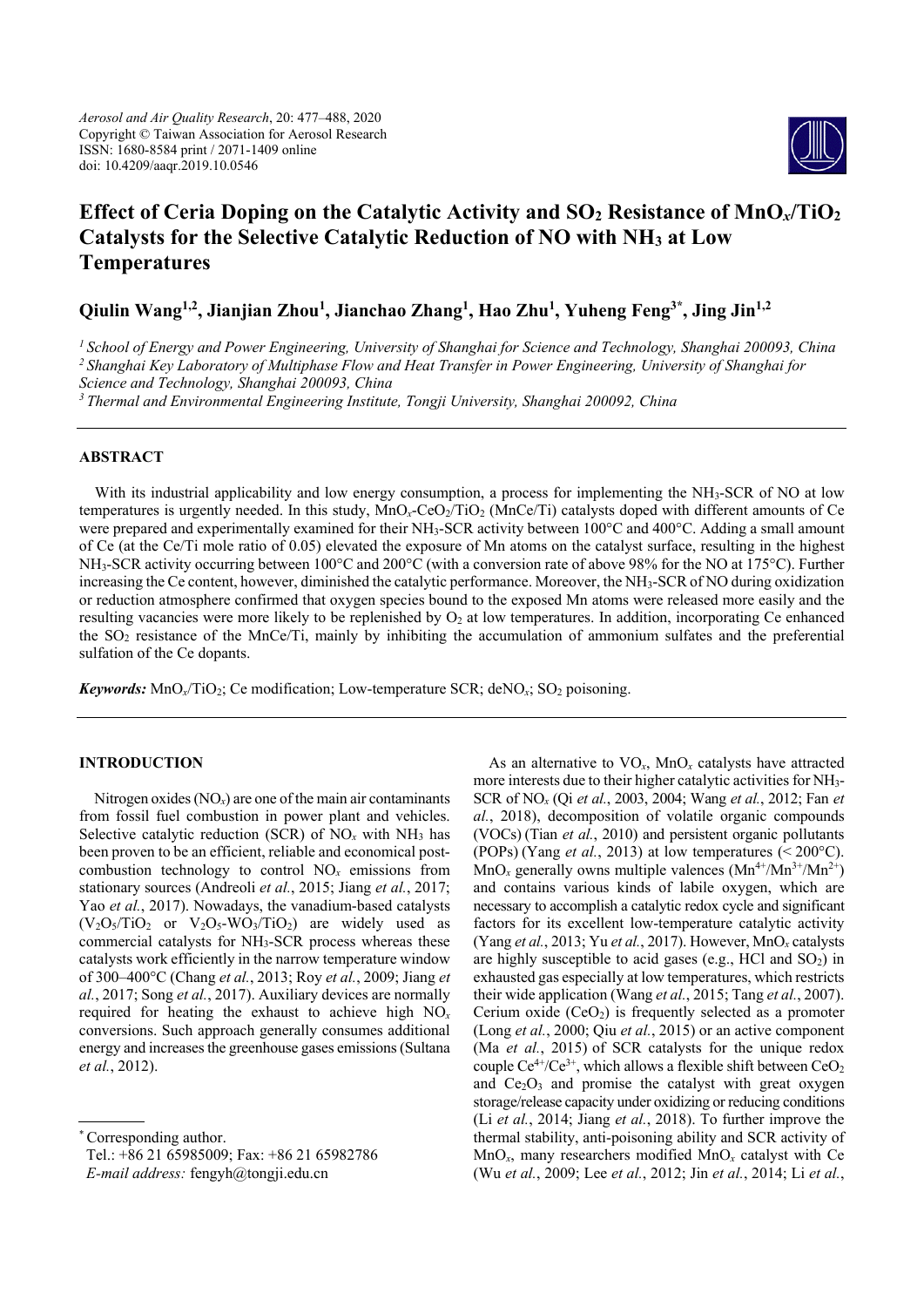2014; Andreoli *et al.*, 2015; Kwon *et al.*, 2015; Tang *et al.*, 2016). Expected results have been obtained that modification of MnO*x* with Ce greatly improves the catalytic performance by coupling the variable oxidation states of MnO*x* with the fast redox cycle of CeO<sub>2</sub> (Lee *et al.*, 2012; Andreoli *et al.*, 2015). Besides,  $TiO<sub>2</sub>$  is commonly used as a catalyst supporter due to its large surface area, high thermal stability, strong mechanical strength and high sulfur resistance (Ettireddy et al., 2007). Therefore, TiO<sub>2</sub>-supported Mn-Ce mixed oxide catalysts have been intensely studied with extraordinarily high activity for NO*x* removal (Lee *et al.*, 2012; Nam *et al.*, 2017).

In this work, MnCe/Ti catalysts with different doping contents of Ce were prepared by sol-gel method. The relationship between the catalyst property and activity was investigated with the help of activity evaluation combined with catalytic characterizations. Moreover, the deactivation and regeneration of the catalysts without or with  $O<sub>2</sub>$  were carried out to reveal the oxygen storage/release capability of the catalysts. Furthermore, the  $SO<sub>2</sub>$  resistance of MnCe/Ti catalysts was also evaluated. This study provides basic data and guidelines for future development of low-temperature SCR catalyst.

#### **MATERIALS AND METHODS**

#### *Catalyst Preparation and Characterization*

The tested MnCe/Ti catalysts were prepared by sol-gel method. Firstly, tetrabutyl titanate (0.2 mol), acetic acid (30 mL) were mixed in ethanol (30 mL) and the mixture was stirred and then dripped into the mixed solution of manganese nitrate, cerium nitrate, nitric acid (5 mL) and deionized water (15 mL) to obtain the yellow homogeneous sol. Then the sol transformed into gel and dried at 105°C for 8 h to get xerogel. The obtained xerogel was crushed to 40–60 mesh, and calcined at 500 $^{\circ}$ C with a heating rate of 10 $^{\circ}$ C min<sup>-1</sup> for 4 h in air. For comparison, MnO<sub>x</sub>/TiO<sub>2</sub> (Mn/Ti) sample without Ce was synthesized by the same procedure. The catalysts were then characterized using powder X-ray diffraction analysis (XRD, XRD-6100; Shimadzu), N2physisorption with Brunauer-Emmet-Teller analysis (BET; ASAP-2020; Micromeritics), X-ray photoelectron spectroscope (XPS; ESCALAB 250; Thermo Fisher Scientific), hydrogen temperature-programmed reduction  $(H_2$ -TPR; Auto Chem II 2920) and ammonia temperatureprogrammed desorption (NH3-TPD; Auto Chem II 2920). The notation and physicochemical properties of the catalysts are listed in Table 1.

#### *Catalytic Activity Measurement*

The NH3-SCR of NO was carried out in a tubular quartz furnace (inner diameter  $\times$  length = 20 mm  $\times$  500 mm) reactor, in which the catalyst powder was vertically loaded with the aid of a quartz screen. The catalyst was heated to the desired temperatures using an electric furnace under ambient pressure. NO  $(300 \text{ ppm})$ , NH<sub>3</sub>  $(300 \text{ ppm})$ , SO<sub>2</sub>  $(200 \text{ ppm})$ when added),  $O_2$  (0% and 3%) and  $N_2$  (as balance) were fed to simulated flue gas. The total gas flow passing through 2 mL catalyst was controlled at  $1000$  mL min<sup>-1</sup> by mass flow controllers, corresponding to a gas hourly space velocity (GHSV) of 30,000 h–1. Each activity test operated after maintaining in steady condition for 1 h and repeated experiments were conducted to ensure the data reliability. The inlet concentration (C*inlet*), outlet concentration (C*outlet*) of NO were monitored by a flue gas analyzer (Optima 7.0; York Instruments Co., Ltd., Germany). The outlet concentration of  $NO<sub>x</sub>$  ( $C<sub>outlet-NOx</sub>$ ) was concerned when focused on the  $NO<sub>x</sub>$ yield from the over-oxidation of NH<sub>3</sub>. NO conversion  $(\%)$ and  $NO<sub>x</sub>$  yield (%) are defined as:

NO conversion  $(^{0}_{0}) = (C_{inlet} - C_{outlet})/C_{inlet} \times 100\%$  (1)

 $NO_x$  yield (%) =  $C_{\text{outlet-NOx}}/C_{\text{inlet}} \times 100\%$  (2)

#### **RESULTS AND DISCUSSION**

#### *Effect of Ce Doping on NH3-SCR Activity of Mn/Ti Catalyst*

A significant impact of Ce doping on Mn/Ticatalytic activity towards NH3-SCR of NO is observed in Fig. 1. The highest NO conversion for  $Mn_{0.15}/Ti$  catalyst achieved at 200°C is merely 70%. Optimum condition occurs at  $Mn_{0.15}Ce<sub>0.05</sub>/Ti$ catalyst, above 98% of NO can be abated even at 175°C. Further increase the Ce/Ti mole ratios to 0.1 or 0.15 reduces the catalytic activity of MnCe/Ti catalysts in the lowtemperature range  $(< 200^{\circ}$ C). Whereas, opposite trend is obtained above 200°C. For all the catalysts, NO conversion declines at high temperatures, while the turning point is postponed with the addition of Ce. Therefore, Ce addition not only improves the low-temperature catalytic performance of Mn/Ti catalysts but also broadens their active temperature window.

 $NH<sub>3</sub>$  oxidation with O<sub>2</sub> with or without the catalysts (Fig. 1) was implemented to ensure the assumption that the decline of NO conversion at high temperatures possibly attributes to the over-oxidation of the adsorbed  $NH<sub>3</sub>$  into  $NO<sub>x</sub>$ . The NH3 oxidation is barely observed in absence of catalyst and the presence of  $Mn_{0.15}Ce_{0.05}/Ti$  and  $Mn_{0.15}Ce_{0.1}/Ti$  catalysts

**Table 1.** The structure properties of Mn/Ti and MnCe/Ti catalysts.

| Notation                | Component molar ratio |       | $S_{BET}$ <sup>a</sup> (m <sup>2</sup> g <sup>-1</sup> ) | $Vmicroa (cm3 g-1)$                                                                                                                                                | $V_{tot}^a$ (cm <sup>3</sup> g <sup>-1</sup> ) |            |
|-------------------------|-----------------------|-------|----------------------------------------------------------|--------------------------------------------------------------------------------------------------------------------------------------------------------------------|------------------------------------------------|------------|
|                         | Mn/Ti                 | Ce/Ti |                                                          |                                                                                                                                                                    |                                                | $D^a$ (nm) |
| $Mn_{0.15}/Ti$          | 0.15                  |       | 78.6                                                     | 0.023                                                                                                                                                              | 0.146                                          | 7.4        |
| $Mn_{0.15}Ce0.05/Ti$    | 0.15                  | 0.05  | 112.4                                                    | 0.034                                                                                                                                                              | 0.162                                          | 5.8        |
| $Mn_{0.15}Ce0.10/Ti$    | 0.15                  | 0.10  | 115.3                                                    | 0.036                                                                                                                                                              | 0.176                                          | 4.7        |
| $Mn_{0.15}Ce_{0.15}/Ti$ | 0.15                  | 0.15  | 138.8                                                    | 0.040                                                                                                                                                              | 0.184                                          | 4.3        |
|                         |                       |       |                                                          | <sup>a</sup> Structure parameters of the catalysts got by $N_2$ adsorption-desorption; S <sub>BET</sub> : BET surface area; V <sub>micro</sub> : micropore volume; |                                                |            |

 $V_{\text{tot}}$ : total pore volume; D: average pore diameter.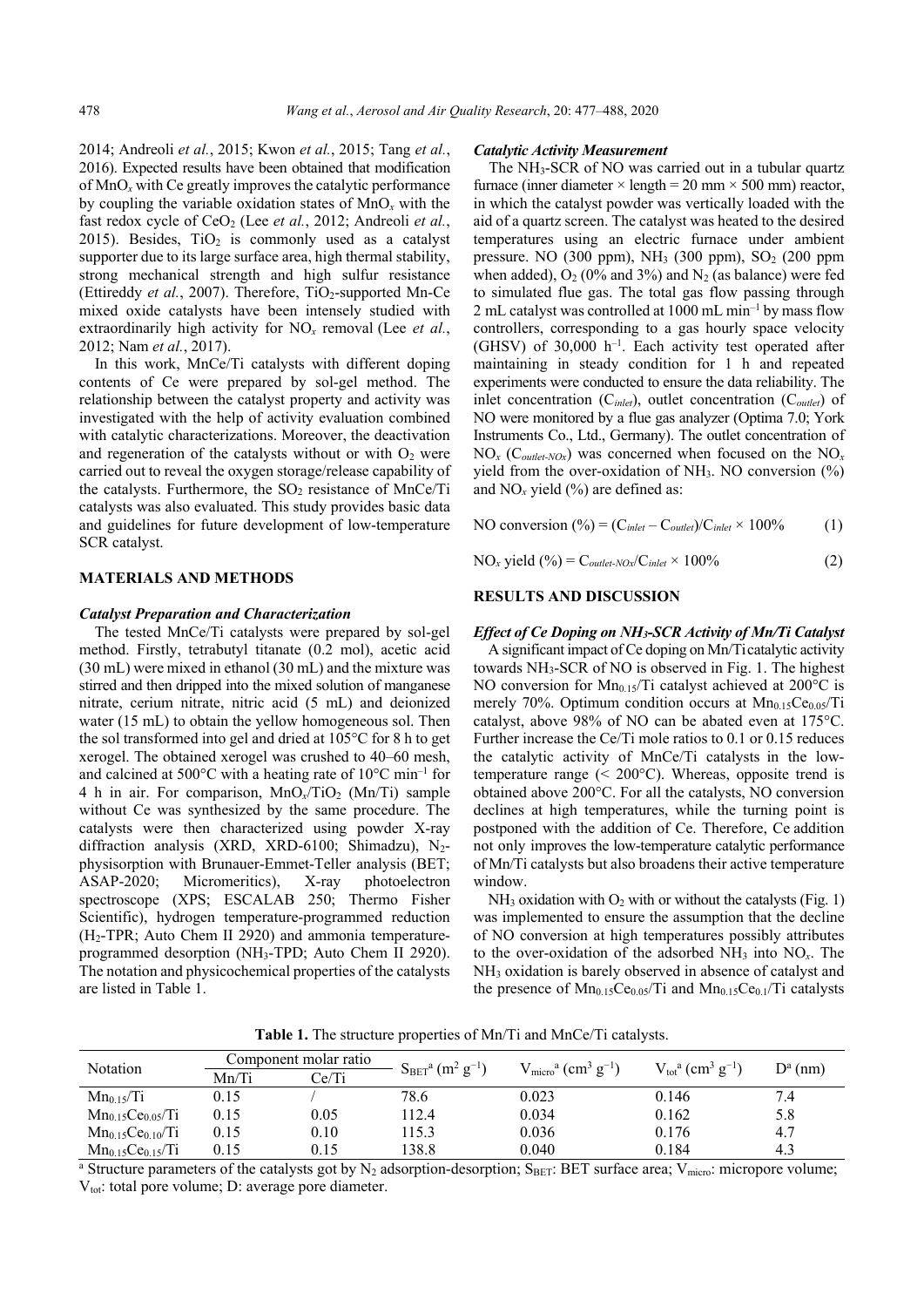

**Fig. 1.** NH<sub>3</sub>-SCR activity of Mn/Ti and MnCe/Ti catalysts and NO<sub>x</sub> yield with or without catalyst ([NO]<sub>inlet</sub> = [NH<sub>3</sub>]<sub>inlet</sub> 300 ppm,  $[O_2] = 3\%, N_2$  as balance, GHSV = 30,000 h<sup>-1</sup>).

facilitate the oxidation of NH<sub>3</sub> in the temperature range between 200–400°C. The higher  $NO<sub>x</sub>$  yield from  $NH<sub>3</sub>$ oxidation on  $Mn_{0.15}Ce<sub>0.05</sub>/Ti$  catalyst coincides with its lower catalytic activity at high temperatures, confirming the overoxidation of the adsorbed  $NH<sub>3</sub>$  is the main reason for the reducing NO conversions at the temperature above 200°C.

## *Effect of Ce Doping on Catalyst Characterizations XRD and BET Analysis*

Several catalyst characterizations were conducted to gain insight into the multiple influences of the Ce addition on the structures and properties of the catalysts. The XRD patterns of Mn/Ti and MnCe/Ti catalysts are shown in Fig. 2. The diffraction peaks corresponding to anatase rather than rutile TiO<sub>2</sub> appear in all the tested catalysts. The MnO<sub>2</sub> at  $37.2^{\circ}$ (PDF#31-0820) and  $Mn_2O_3$  at 55.2° (PDF#41-1422) are observed in Mn<sub>0.15</sub>/Ti catalysts (Tang *et al.*, 2018). No obvious reflections assigned to the fluorite structure of  $CeO<sub>2</sub>$  can be observed for MnCe/Ti catalysts, except for a small peak at around 33.3°, which is attributed to (200) lattice plane of CeO2 (Mao *et al.*, 2015; Deng *et al.*, 2016). Other reflections of  $CeO<sub>2</sub>$  are likely to be overlapped by the diffraction peaks of anatase  $TiO<sub>2</sub>$ . In addition, MnCe/Ti catalysts also involve  $Ce<sub>2</sub>O<sub>3</sub>$  showing a small diffraction peak at 30.2° (PDF#23-1048). The diffraction peaks belonging to  $Ce<sub>2</sub>O<sub>3</sub>$  and  $CeO<sub>2</sub>$ become more intense and shift to higher Bragg angle when Ce/Ti mole ratio increases. The former occurs because the formed CeO<sub>2</sub> microcrystals grow and then cluster on TiO<sub>2</sub> surface with the increase of Ce/Ti mole ratio. The latter implies that the surrounding of Ce atom has been changed in combination with Mn atom. That is because the Mn atom radius (1.32 Å) is smaller than that of Ce (1.82 Å). The Mn atoms can be embedded in  $CeO<sub>2</sub>$  lattice surface (when  $Ce/Ti$ mole ratio =  $0.05$ ) or enter into CeO<sub>2</sub> lattice to replace some of the locations originally belonging to Ce atoms to form  $MnCeO<sub>x</sub>$  solid solution (when Ce/Ti mole ratio = 0.1, 0.15). These interactions between Mn and Ce atoms cause the shrinkage and distortion of  $CeO<sub>2</sub>$  lattice and result in such shifts of  $Ce<sub>2</sub>O<sub>3</sub>$  and  $CeO<sub>2</sub>$  diffraction peaks in MnCe/Ti catalysts. Meanwhile, the signals corresponding to Mn species disappear when Ce is added. It is reasonable to believe that the phase structure of  $MnO_x$  is changed to amorphous phase after doping Ce, due either to the high dispersion of Mn species on catalyst support, or to the incorporation of partial Mn atoms to the fluorite structure of CeO<sub>2</sub> (Dai *et al.*, 2012). Both the above effects of Ce addition may be conducive to improve the catalytic activity of MnCe/Ti catalysts for NH3- SCR of NO at low temperature.

As known, the SCR reaction is normally initiated with the adsorption of NH3 (Kijlstra *et al.*, 1997), hence the adsorption capability of the catalysts is significantly important for NO abatement. It can be noticed in Table 1 that the  $S_{BET}$ ,  $V_{tot}$  and  $V_{micro}$  values rise with the increase of Ce/Ti mole ratios and the D values are reduced accordingly. Literatures (Mastral *et al.*, 2000; Murillo *et al.*, 2004) have put forward that the gaseous reactant physisorption takes place mainly in the pores with the diameter close to the molecular size of the gaseous reactant, so that the adsorption potential is higher due to the proximity of the pore walls. Therefore, larger surface area, smaller average pore diameter and more abundant micropores (closer to the molecule sizes of  $NH<sub>3</sub>$  and NO which are smaller than 0.5 nm) contribute to the higher physisorption ability of MnCe/Ti catalysts. However, the  $Mn<sub>0.15</sub>Ce<sub>0.15</sub>/Ti$  catalyst with the highest physisorption ability exhibits the lowest catalytic activity at low temperature instead, implying that the physically adsorbed NH3 might not be the main active species for further NO reduction. The chemisorption of  $NH<sub>3</sub>$  by surface acid sites forming activated transient state is probably available in SCR reaction (Ramis *et al.*, 1995).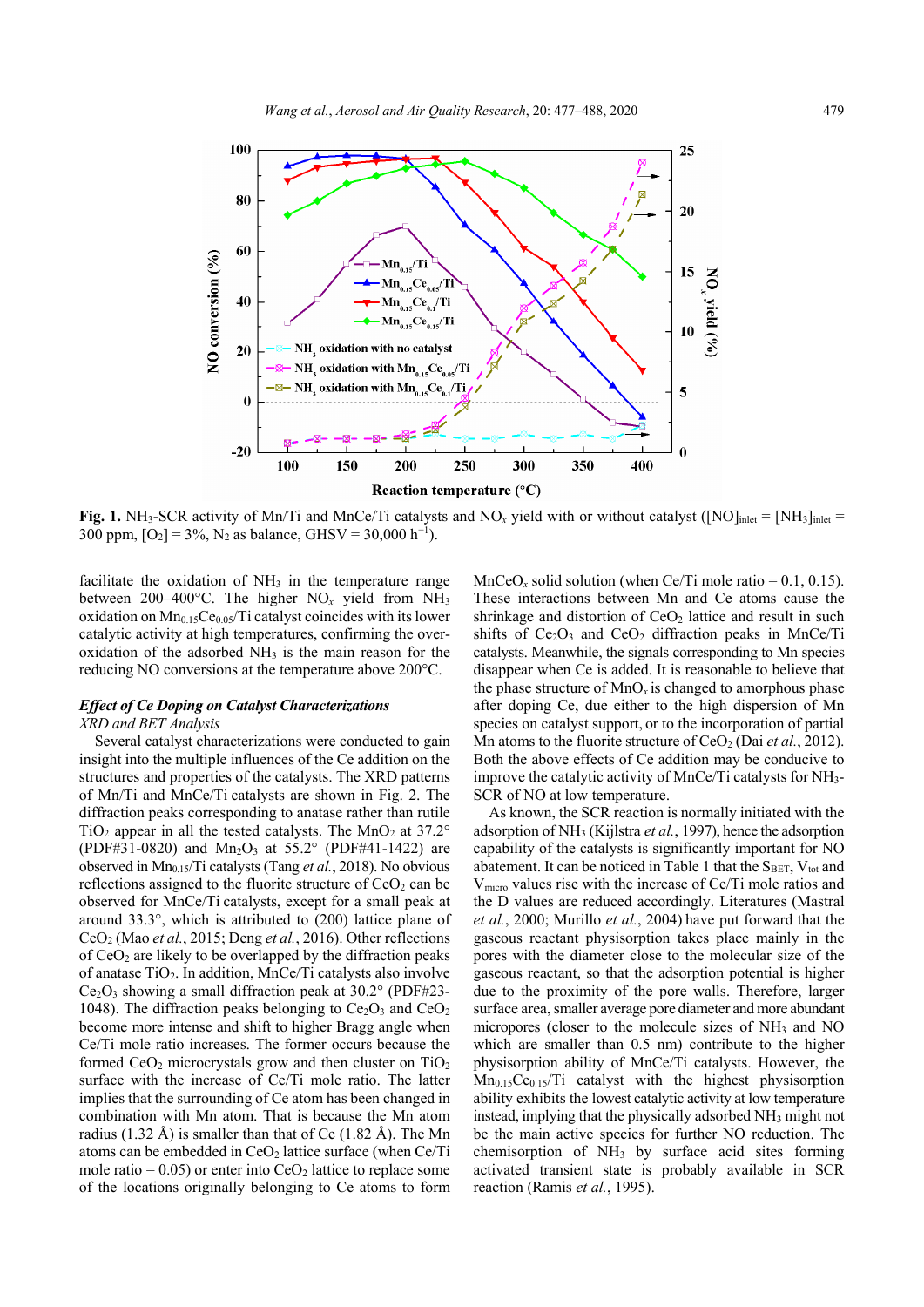

**Fig. 2.** XRD spectra of Mn/Ti and MnCe/Ti catalysts.

#### *NH3-TPD and H2-TPR Analysis*

NH3-TPD experiments were carried out to evaluate the surface acid property (i.e., the amount and the strength) of the catalyst (Fig. 3(a)), which influences the chemisorption and activation of NH<sub>3</sub> (Li *et al.*, 2014). There are two NH<sub>3</sub> desorption peaks exists in the NH3-TPD profile of all catalysts at 50–500°C. The NH3 species anchored on Brønsted acidic sites are less thermally stable than the ones bonded to Lewis acidic sites (Li *et al.*, 2014; Nam *et al.*, 2017). Hence, the peaks at around 125°C and 300°C refer to the desorptions of the NH3 adsorbed on weak Brønsted acid sites and strong Lewis acid sites (Chmielarz *et al.*, 2003), respectively. Many scholars held the opinion that the ammonium coordinated to Lewis acid sites (NH3) are effective for NO reduction (Peña *et al.*, 2004; Wu *et al.*, 2007); ammonium ions adsorbed on Brønsted acid sites  $(NH<sub>4</sub><sup>+</sup>)$  act as the 'reservoir' of the actively coordinated NH<sub>3</sub> species (i.e.,  $NH_{3(g)} + H^+ = NH_4^+(a_0a_0)$  $= NH<sub>3(ads)</sub> + H<sup>+</sup>$  and influence the SCR reaction indirectly (Qiu *et al.*, 2015). As seen from Fig. 3(a), the amounts of both Brønsted acid sites and Lewis acid sites of Mn/Ti catalyst are increased with the introduction of Ce. Besides, Ce addition enhances the strength of the Lewis acid sites on MnCe/Ti catalyst surface, for all the desorption peaks of the strongly adsorbed NH3 species are shifted to higher temperature. The amount and strength of surface acid sites decrease following the order  $Mn_{0.15}Ce_{0.05}/Ti$  >  $Mn_{0.15}Ce_{0.1}/Ti$  >  $Mn_{0.15}Ce_{0.15}/Ti$  $> Mn<sub>0.15</sub>/Ti$ , which exactly matches their catalytic activities' variation tendency below 200°C, confirming that the surface acid property of the catalyst is one of the decisive factors for low-temperature NH<sub>3</sub>-SCR activity.

Three reduction peaks on the TPR profile of  $Mn_{0.15}/Ti$ catalyst are observed in Fig. 3(b). The first two peaks at relatively low temperatures correspond to the reduction from  $MnO_2$  or  $Mn_2O_3$  to  $Mn_3O_4$  and the last one centered at around  $600^{\circ}$ C refers to the further reduction from Mn<sub>3</sub>O<sub>4</sub> to MnO (Liang *et al.*, 2008; Andreoli *et al.*, 2015). With the

addition of Ce, the reduction peaks of MnCe/Ti catalysts become larger and start at lower-temperature regions. The former indicates the oxygen storage capacities of the catalysts are enlarged and the latter manifests the oxygen atoms in MnCe/Ti catalysts are easier to be offered to react with  $H_2$ . According to the starting position of the first reduction peak, the redox ability of the catalysts decreases in the order of  $Mn_{0.15}Ce_{0.05}/Ti > Mn_{0.15}Ce_{0.1}/Ti > Mn_{0.15}Ce_{0.15}/Ti > Mn_{0.15}/Ti$ , which agrees well with their NO conversions below 200°C.  $Mn<sub>0.15</sub>Ce<sub>0.05</sub>/Ti$  catalyst has excellent redox ability because the Mn atoms are more likely to be embedded in the  $CeO<sub>2</sub>$ microcrystal surface and hence highly dispersed. As the Ce/Ti mole ratios increase, the scattered reduction peaks tend to merge into one peak as shown in Fig. 3(b), implying the incorporation of Mn atoms into the  $CeO<sub>2</sub>$  lattice. The relatively low redox ability of the  $Mn_{0.15}Ce_{0.1}/Ti$  and  $Mn_{0.15}Ce_{0.15}/Ti$ catalysts is possibly due to the incorporation of Mn atoms into the bulk  $CeO<sub>2</sub>$  that reduces the surface exposed Mn atoms in consequence.

It is noteworthy that an opposite relationship between the redox ability of catalyst and the NO conversion at hightemperature region ( $> 200^{\circ}$ C) is observed (Fig. 1). It possibly attributes to the excessively high redox ability of the catalysts causes the over-oxidation of the adsorbed NH3 into NO*x*. Inspired from the above results, catalyst with proper redox ability is preferred particularly at high temperatures so that over-oxidation of NH<sub>3</sub> can be alleviated or even avoided.

#### *XPS Analysis*

XPS was employed to investigate the surface element concentrations and oxidation states of the catalysts. Highresolution spectra from Mn 2p, Ce 3d, and O 1s are displayed in Fig. 4. The Mn  $2p$  spectrum (Fig. 4(a)) suggests Mn species exist in a mixture of oxidation states on all the tested catalysts. According to the fitting results of XPS spectra, the  $Mn 2p<sub>2/3</sub>$  signal can be deconvoluted into three characteristic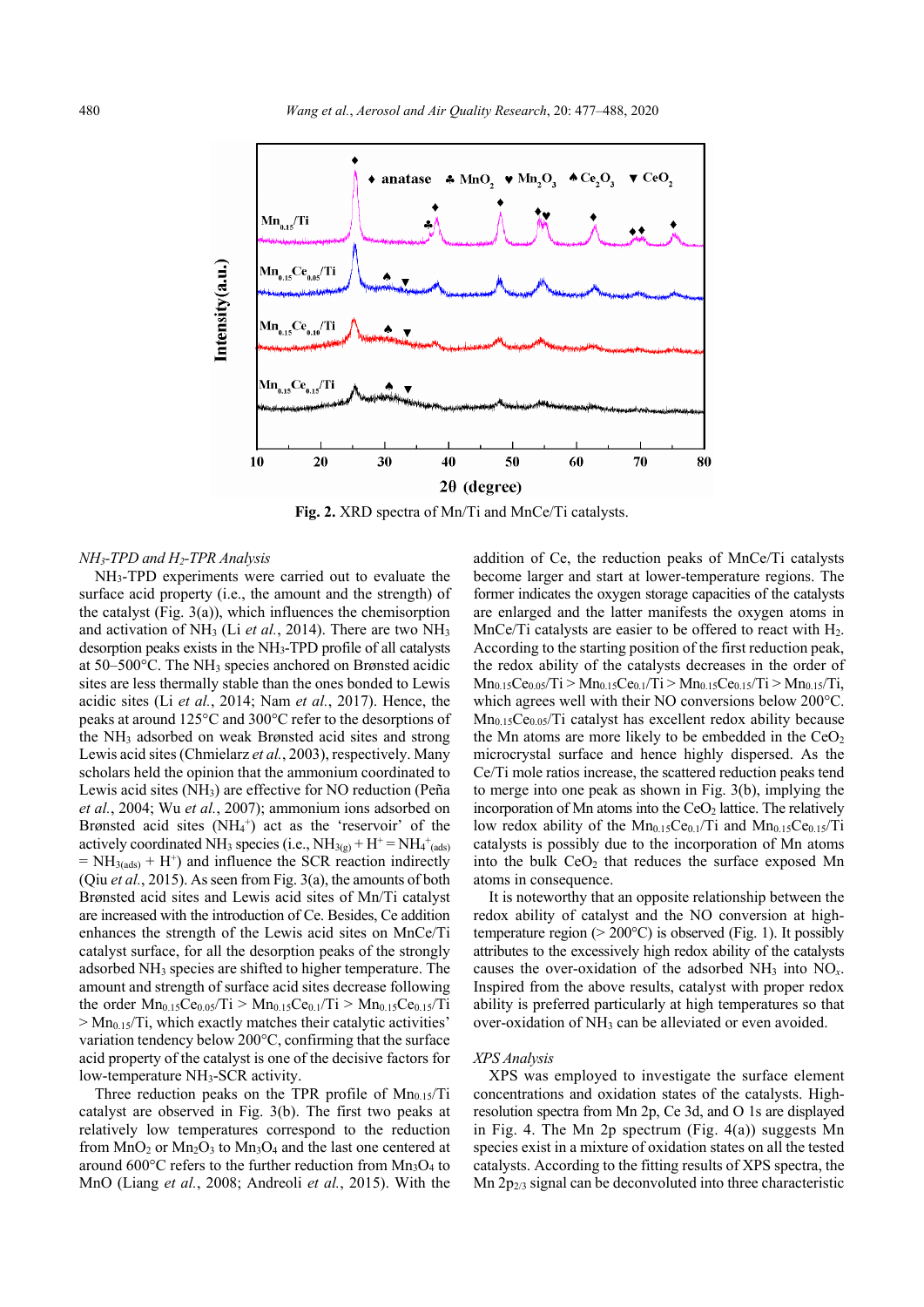

Fig. 3. (a) NH<sub>3</sub>-TPD spectra and (b) H<sub>2</sub>-TPR spectra of Mn/Ti and MnCe/Ti catalysts.

peaks, assigned to  $Mn^{4+}$  (643.4 eV),  $Mn^{3+}$  (641.9 eV) and  $Mn^{2+}$  (640.7 eV) respectively (Yu *et al.*, 2014). The Mn 2p<sub>1/2</sub> signal also shows corresponding peaks from the above three Mn species in the bonding energy range 650–660 eV. As for the Ce 3d spectrum (Fig. 4(b)), all samples exhibit eight characteristic peaks in the range of 870–930 eV. The uʹ and v' peaks can be assigned to Ce<sup>3+</sup> species, while the u''', u'', u<sup>0</sup>,  $v''$ , v'', and  $v^0$  peaks belong to  $Ce^{4+}$  species. Table 2 illustrates that the  $Mn_{0.15}Ce<sub>0.05</sub>/Ti$  catalyst with the best catalytic performance has the most relative contents of surface  $Mn^{4+}$ and  $Ce^{3+}$  ions. It can be attributed to the addition of a small amount of Ce (Ce/Ti =  $0.05$ ) that prevents Mn atoms from entering into the bulk  $TiO<sub>2</sub>$  and leads to the high dispersion of Mn atom on catalyst surface (Dai *et al.*, 2011; Yao *et al.*, 2017). The highly dispersed surface Mn atoms are more likely to be oxidized to high-valence state (+4). Meanwhile, the electron transformation between Ce atom and the exposed Mn atom shifts the equilibrium "Mn<sup>3+</sup> + Ce<sup>4+</sup> $\leftrightarrow$ Mn<sup>4+</sup> + Ce<sup>3+</sup>" (Ding *et al.*, 1998; Qi *et al.*, 2004; Xiong *et al.*, 2015) to the right and increases the  $Mn^{4+}$  and  $Ce^{3+}$  ions on catalyst surface. The former introduces more surface reactive oxygen species and has favorable redox properties for NO conversion (Yu *et al.*, 2014; Tang *et al.*, 2015); the latter has been used as an indicator for the surface defect structures (e.g., oxygen vacancies) in ceria-based materials (Tang *et al.*, 2015). Oxygen vacancies driven by redox cycle between  $Ce<sup>4+</sup>$  and  $Ce^{3+}$  promote the migration of the oxygen species, which is beneficial to the oxidation of NO to  $NO<sub>2</sub>$  and further enhances NO conversion through 'fast NH3-SCR'(Xiong *et*   $al.$ , 2015). Unexpectedly, the surface  $Mn^{4+}$  and  $Ce^{3+}$  ions are conversely reduced when further increase the Ce/Ti mole ratios. That is because the crystalline structure of excessive CeO2 preferentially take the Mn atom into its bulk phase and

reduce the exposed Mn atom on catalyst surface. In this case, we speculate the above redox equilibrium probably shifts to the left, which results in the abatement of  $Mn^{4+}$  and  $Ce^{3+}$  ions on the surface of  $Mn_{0.15}Ce_{0.1}/Ti$  and  $Mn_{0.15}Ce_{0.15}/Ti$  catalysts. These are the important reasons that explains their poorer SCR activity at low temperatures.

As shown in Fig. 4(c), the O1s XPS spectra of all catalysts present two main peaks belonging to the surface chemisorbed oxygen (labeled as *Oα*) and surface lattice oxygen (labeled as *O<sub>β</sub>*) (Li *et al.*, 2011; Meng *et al.*, 2015). Hereinto, the O<sub>α</sub> referred to the oxygen free radicals (e.g.,  $O$ ,  $O<sup>-</sup>$  and  $O<sub>2</sub><sup>-</sup>$ ) are weakly bonded to surface metal atoms and easier to be offered in oxidation-reduction reaction. Therefore, the highest concentration ratio of  $O_{\alpha}/(O_{\alpha}+O_{\beta})$  in  $Mn_{0.15}Ce_{0.05}/Ti$ catalyst contributes to its best low-temperature catalytic activity towards NO conversion. Besides,  $O<sub>β</sub>$  peak is also observed shifting to higher binding energy in  $Mn_{0.15}Ce<sub>0.05</sub>/Ti$ catalyst, suggesting that adding a small amount of Ce also weakens the interaction between metal atoms and  $O_\beta$ , and makes the  $O_\beta$  easier to be offered to oxidize reactants. Further increase the Ce/Ti mole ratios raises the total surface oxygen atomic contents from 74.7% ( $Mn_{0.15}Ce<sub>0.05</sub>/Ti$ ) to 76.3% ( $Mn_{0.15}Ce<sub>0.1</sub>/Ti$ ) and 76.4% ( $Mn_{0.15}Ce<sub>0.15</sub>/Ti$ ), but the  $O_{\alpha}/(O_{\alpha} + O_{\beta})$  values as well as the  $O_{\beta}$  binding energies of  $Mn_{0.15}Ce_{0.1}/Ti$  and  $Mn_{0.15}Ce_{0.15}/Ti$  catalysts are dropped instead. This phenomenon indicates that Ce addition enlarges the oxygen storage capacity of the catalyst, while the mobility of the oxygen atom relates with the exposure of Mn atom. It agrees well with the result of ref.(Lee *et al.*, 2012), the authors believed that such an exposed Mn atom shows a direct correlation with the activity of MnCe/Ti catalyst.

The above assumption that Ce addition amount influences the exposure of Mn atom can be further evidenced by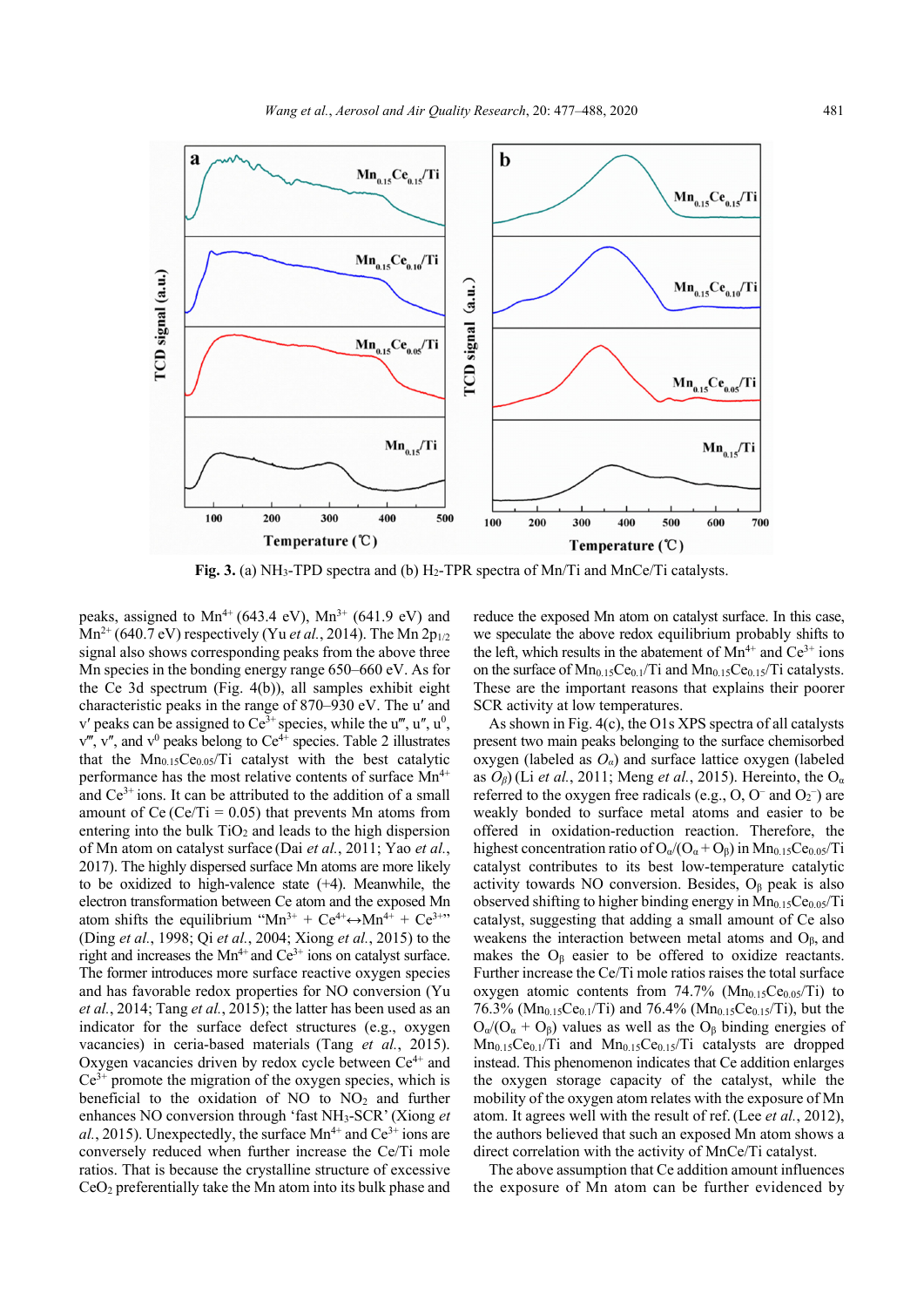

**Fig. 4.** (a) Mn 2p, (b) Ce 3d and (c) O 1s XPS spectra of the Mn/Ti and MnCe/Ti catalysts.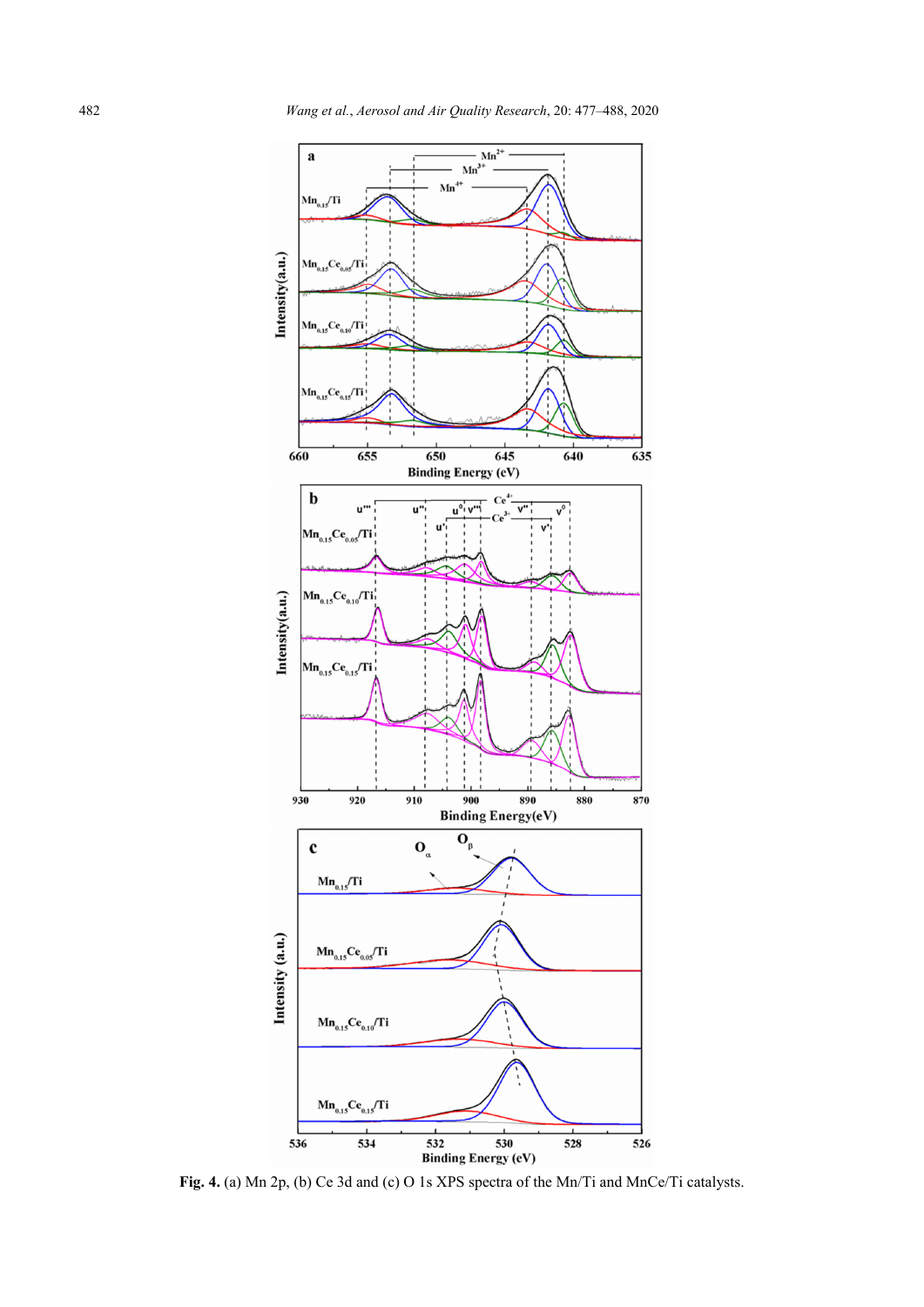|                                                                                                     |                                                                                   |                               |      |                           | Table 2. The surface atomic concentration and valence state distribution of Mn/Ti and MnCe/Ti catalysts.                                               |      |      |                                      |                      |                  |
|-----------------------------------------------------------------------------------------------------|-----------------------------------------------------------------------------------|-------------------------------|------|---------------------------|--------------------------------------------------------------------------------------------------------------------------------------------------------|------|------|--------------------------------------|----------------------|------------------|
|                                                                                                     |                                                                                   | Mn valence state distribution |      |                           | Ce valence state distribution $O$ (at %) <sup>a</sup> $O_a/(O_a + O_\beta)$ Ti (at %) <sup>a</sup> Mn/(Ce + Ti) <sup>b</sup> Ce/(Mn + Ti) <sup>b</sup> |      |      |                                      |                      |                  |
| Samples                                                                                             | at %) <sup>a</sup> Mn <sup>4+</sup> (%) Mn <sup>3+</sup> (%) Mn <sup>2+</sup> (%) |                               |      | $(at \%)^a$ $Ce^{4+} (%)$ | $Ce^{3+} (%)$                                                                                                                                          |      |      |                                      |                      |                  |
| $Mn_{0.15}/Ti$                                                                                      |                                                                                   | 48.5                          |      |                           |                                                                                                                                                        | 71.4 | 0.20 |                                      | $0.13(0.15)^{\circ}$ |                  |
| $4n_{0.15}Ce0.05/Ti$ 3.7                                                                            |                                                                                   |                               | 22.5 | 71.3                      | 28.7                                                                                                                                                   | 74.7 | 0.28 |                                      | 0.17(0.14)           | $0.03(0.04)^{c}$ |
| $Mn0.15Ce0.10/Ti 1.4$                                                                               |                                                                                   | 46.8                          |      | 72.0                      | 28.0                                                                                                                                                   | 76.3 | 0.25 | 3<br>8<br>8<br>8<br>8<br>8<br>8<br>8 | 0.08(0.14)           | 0.06(0.09)       |
| $\Lambda$ n <sub>0.15</sub> $Ce0.15/Ti$ 1.6                                                         |                                                                                   | 48.1                          | 22.2 | 74.3                      | 25.7                                                                                                                                                   | 76.4 | 0.22 |                                      | 0.07(0.13)           | 0.07(0.13)       |
| <sup>a</sup> The surface element compositions of Mn, Ce and O estimated by XPS analysis.            |                                                                                   |                               |      |                           |                                                                                                                                                        |      |      |                                      |                      |                  |
| $\Gamma$ The actual Mp (Ce $\mu$ Ti) and Ce (Mp $\pm$ Ti) mole ratios obtained from the XPS results |                                                                                   |                               |      |                           |                                                                                                                                                        |      |      |                                      |                      |                  |

 $b$  The actual Mn/(Ce + Ti) and Ce/(Mn + Ti) mole ratios obtained from the XPS results. The Fairless collation in the VLS results. The actual MD/( $Ce + 11$ ) and  $Ce/(Mn +$ 

 $c$  The theoretical Mn/(Ce + Ti) and Ce/(Mn + Ti) mole ratios calculated according to the preparation processes.  $\degree$  The theoretical Mn/(Ce + Ti) and Ce/(Mn + Ti) mole ratios calculated according to the preparation processes. comparing the actual  $Mn/(Ce + Ti)$  and  $Ce/(Mn + Ti)$  mole ratios with their theoretical values (Table 2). Accordingly, an assumption model is proposed in Fig. 5. As for  $Mn_{0.15}/Ti$ catalyst, the actual Mn/(Ce + Ti) mole ratio (0.13) is slightly lower than the theoretical value (0.15) due either to the Mn atoms entering the bulk  $TiO<sub>2</sub>$  or the presence of  $MnO<sub>x</sub>$ crystals (in line with the XRD patterns) resulting in the poor distribution of the Mn atoms (Fig. 5(a)). After adding a small amount of Ce (Ce/Ti = 0.05), the actual Ce/(Mn + Ti) value of  $Mn_{0.15}Ce<sub>0.05</sub>/Ti$  catalyst (0.03) is close to the theoretical mole ratio (0.04); the actual Mn/(Ce + Ti) mole ratio of  $Mn_{0.15}Ce<sub>0.05</sub>/Ti$  catalyst (0.17) become clearly larger than its theoretical value (0.14). It indicates that more Mn atoms are exposed and better dispersed on catalyst surface (in agreement with XRD patterns), because the highly dispersed  $CeO<sub>2</sub>$ microcrystal prevents the Mn atoms from entering into the bulk TiO<sub>2</sub> (Fig. 5(b)). As for  $Mn<sub>0.15</sub>Ce<sub>0.1</sub>/Ti$  and  $Mn<sub>0.15</sub>Ce<sub>0.15</sub>/Ti$ , their actual Ce/(Mn + Ti) values (0.06 and 0.07) are greatly lower than their theoretical values (0.09 and 0.13). Considering the radius of Ce atom (1.82 Å) is larger than that of Ti (1.45 Å), it is difficult for Ce atom getting into  $TiO<sub>2</sub>$  lattice. So, it is reasonable to believe that the lower actual  $Ce/(Mn + Ti)$ values of  $Mn_{0.15}Ce_{0.1}/Ti$  and  $Mn_{0.15}Ce_{0.15}/Ti$  catalysts result from the agglomeration of  $CeO<sub>2</sub>$  crystals (in line with XRD patterns) on  $TiO<sub>2</sub>$  surface which causes the poor dispersion of  $CeO<sub>2</sub>$ . Coincidentally, both the actual Mn/(Ce + Ti) mole ratio values of  $Mn_{0.15}Ce_{0.1}/Ti$  (0.08) and  $Mn_{0.15}Ce_{0.15}/Ti$  (0.07) are obviously lower than their theoretical values (0.14 and 0.13). It coincides with the conjecture that the exposed surface Mn atoms are significantly decreased due to the incorporation of Mn atom into the bulk of CeO<sub>2</sub> crystal which agglomerates on the  $TiO<sub>2</sub>$  surface as shown in Fig. 5(c).

## *NH3-SCR in Oxygen-rich and Oxygen-free Atmosphere*

NH3-SCR of NO under oxidizing/reducing conditions were carried out to investigate the oxygen storage/release capability of the Mn/Ti and MnCe/Ti catalysts. The experimental result shown in Fig. 6 demonstrates that NH3- SCR reaction still takes place in oxygen-free atmosphere and indicates that the reactive oxygen species in catalyst participates in NH3-SCR of NO. Ce addition can alleviate the deactivation of the catalysts in oxygen-free atmosphere effectively and the NO conversion of  $Mn_{0.15}Ce<sub>0.05</sub>/Ti$  catalyst in oxygen-free atmosphere maintains at around 80% at 200°C for even 10 hours as shown in the inset of Fig. 6. The less deactivation in  $Mn<sub>0.15</sub>Ce<sub>0.05</sub>/Ti$  catalyst probably because there are abundant exposed  $Mn^{4+}$  ions on  $Mn_{0.15}Ce<sub>0.05</sub>/Ti$  catalyst surface can activate the adsorbed  $NH<sub>3(ads)</sub>$  (Reactions (3)–(4)); meanwhile release sufficient reactive oxygen species for NO(ads) oxidation (Reaction (5)) in oxygen-free atmosphere. However, the reoxidation of the reduced Mn atom (Reaction (6)) is blocked in oxygen-free atmosphere and thus results in the deactivation of catalysts.

 $Mn^{4+} + NH_{3(ads)} \rightarrow Mn^{3+} + -NH_2 + H^+$  (3)

$$
\text{Mn}^{4+} + -\text{NH}_2 \rightarrow \text{Mn}^{3+} + -\text{NH} + \text{H}^+ \tag{4}
$$

$$
Mn^{4+} - O + NO(ads) \rightarrow Mn^{3+} + NO2(ads)
$$
 (5)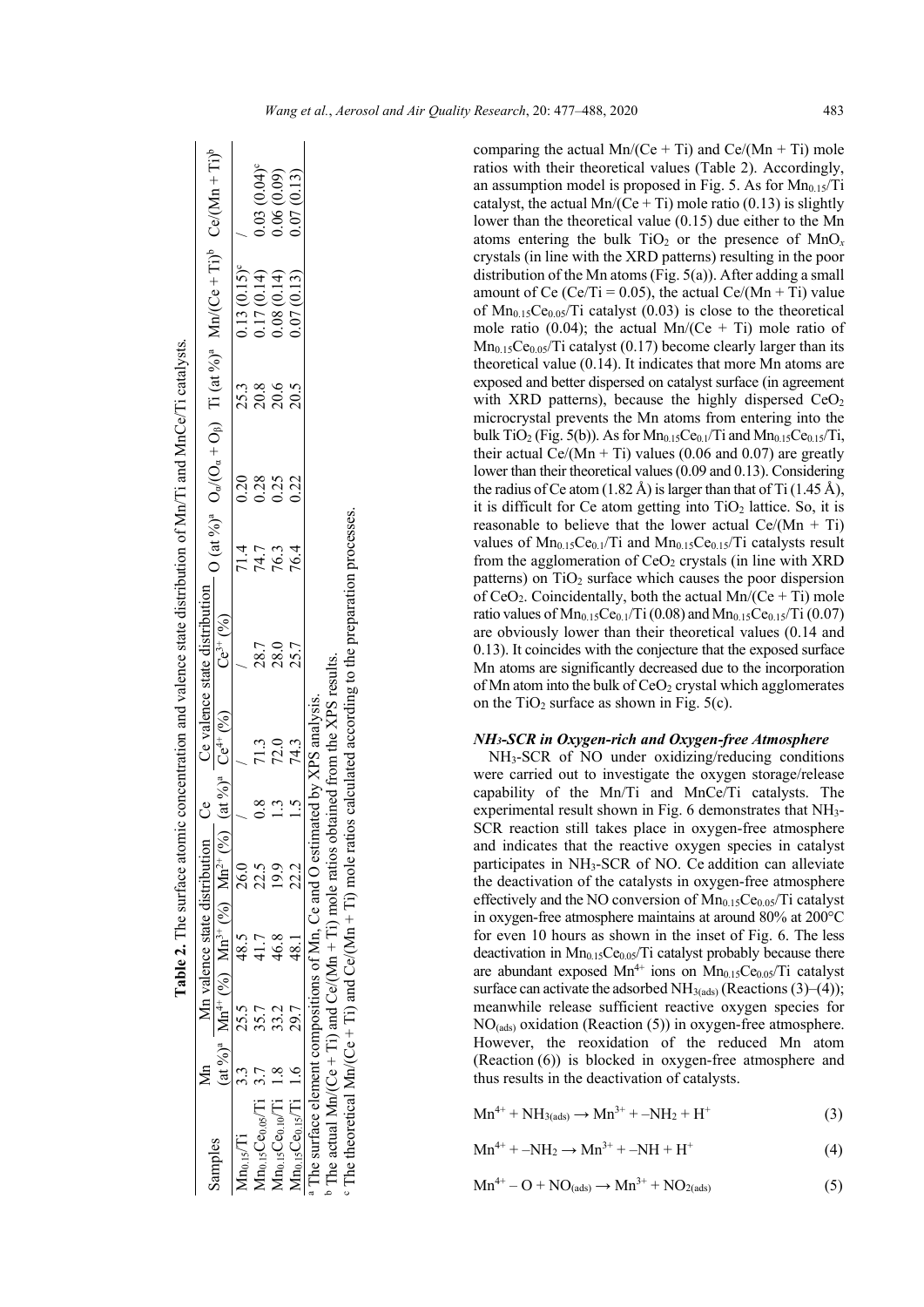

**Fig. 5.** An assumption model for (a) Mn/Ti and (b–c) MnCe/Ti catalysts.



**Fig. 6.** NH<sub>3</sub>-SCR activities of Mn/Ti and MnCe/Ti catalysts with or without  $O_2$  ([NO]<sub>inlet</sub> = [NH<sub>3</sub>]<sub>inlet</sub> = 300 ppm, [O<sub>2</sub>] = 3%,  $N_2$  as balance, GHSV = 30,000 h<sup>-1</sup>, temperature = 200°C).

 $Mn^{3+} + 1/2O_2 \rightarrow Mn^{4+} - O$  (6)

$$
\mathrm{Mn}^{3+} + \mathrm{NO}_{2(g)} \to \mathrm{Mn}^{4+} + -\mathrm{NO}_2^{-} \tag{7}
$$

As soon as  $O_2$  is reinjected into the reaction atmosphere, the NO conversions rise again in all catalysts within 10 min. That is because the oxygen vacancies can be replenished with  $O_2$  by reoxidizing the Mn atoms from  $+3$  to  $+4$ (Reaction (6)). In addition, the  $NO<sub>2(g)</sub>$  generated from the oxidation of NO with  $O_2$  also help reoxidize the reduced metal atom (Reaction (7)). As seen from Fig. 6, the deactivated  $Mn<sub>0.15</sub>Ce<sub>0.05</sub>/Ti$  catalyst can be completely regenerated at 200°C, while the deactivation in other catalysts seems to be irreversible under this condition. That is because the exposed Mn atoms embedded in the surface of  $CeO<sub>2</sub>$  microcrystal contributes to a flexible redox cycle between  $Mn^{4+}$  and  $Mn^{3+}$ . This phenomenon supports the result that the oxygen release/storage capability of  $Mn<sub>0.15</sub>Ce<sub>0.05</sub>/Ti$  catalyst is higher than those of the other two catalysts, which is another determining factor for its high NH3-SCR activity at low

# temperatures.

#### *NH3-SCR in SO2-containing Atmosphere*

Temperature-dependent effect of  $SO_2$  on  $NH_3$ -SCR of NO over  $Mn_{0.15}Ce<sub>0.05</sub>/Ti$  catalyst is obtained in Fig. 7(a). As observed,  $SO_2$  suppresses the SCR performance at  $100-$ 275°C. Nevertheless, still more than 75% NO conversion is provided by  $Mn_{0.15}Ce<sub>0.05</sub>/Ti$  catalyst after  $SO<sub>2</sub>$  poisoning at 175°C and that is even higher than the optimum value of  $Mn<sub>0.15</sub>/Ti$  catalyst obtained in SO<sub>2</sub>-free atmosphere. This result implies that Ce modification can enhance the  $SO_2$ resistance of MnCe/Ti catalyst at low temperature, which coincides with the observations reported in previous studies (Zhu *et al.*, 2001; Wang *et al.*, 2015; Li *et al.*, 2016). The improvement of Ce addition on SO<sub>2</sub> resistance of Ce-modified Mn/Ti catalyst attributes to two main reasons. Firstly, Ce doping inhibits the depositions of ammonia sulfites and sulfates that would block the active sites and affect the oxidation properties of the catalyst (Wu *et al.*, 2009; Jin *et al.*, 2014; Wang *et al.*, 2015). Secondly, surface sulfates are preferentially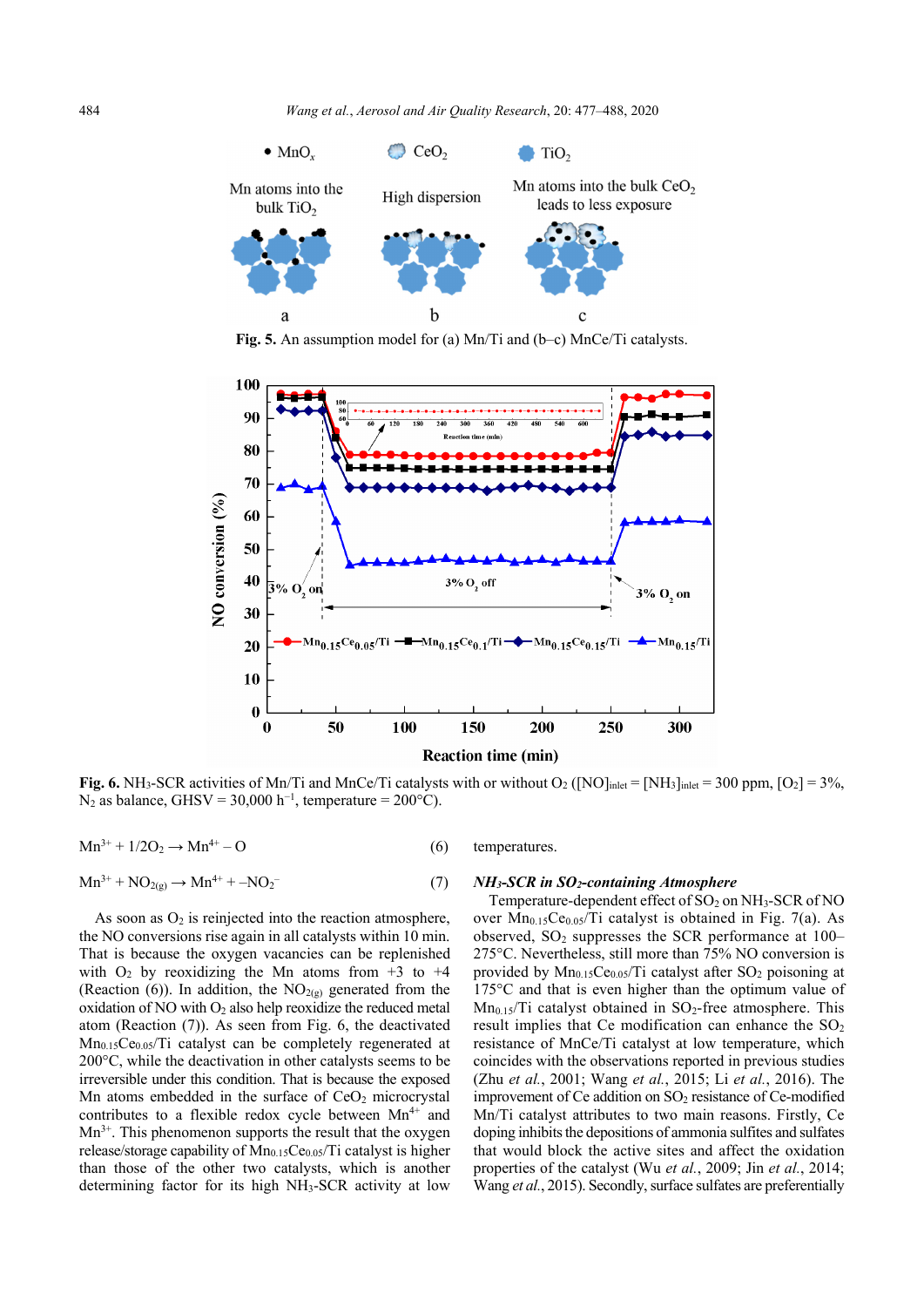

**Fig. 7.** (a) Effect of SO<sub>2</sub> on NH<sub>3</sub>-SCR activity and (b) transient response of SO<sub>2</sub> on Mn<sub>0.15</sub>Ce<sub>0.05</sub>/Ti catalyst ([NO]<sub>inlet</sub> = [NH<sub>3</sub>]<sub>inlet</sub> = 300 ppm, [O<sub>2</sub>] = 3%, SO<sub>2</sub> = 200 ppm (when added), N<sub>2</sub> as balance, GHSV = 30,000 h<sup>-1</sup>, temperature = 200°C).

formed on Ce dopants in presence of  $SO<sub>2</sub>$ , which lessens the sulfation of the main active phase (MnO*x*) (Jin *et al.*, 2014; Ma *et al.*, 2019). On the contrary,  $SO<sub>2</sub>$  presents a positive effect on NH<sub>3</sub>-SCR reaction over  $Mn_{0.15}Ce<sub>0.05</sub>/Ti$  catalyst above 300°C, which is in good agreement with Ma *et al.* (2013)'s observations. That is because the depositions of ammonia sulfites and sulfates are reduced and the formation of metal sulfates (e.g.,  $Ce_2(SO_3)$ ) or  $Ce(SO_4)_2$ ) is facilitated at high temperatures (Ma *et al.*, 2013; Wang *et al.*, 2015). The latter reduces the oxidation ability of  $Mn_{0.15}Ce<sub>0.05</sub>/Ti$ catalyst and thereby minimizes the over-oxidation of NH3, which is the main side reaction (in Section 3.1) responsible for the reduction of SCR activity at high temperatures (Xie *et al.*, 2004).

The transient response of  $SO<sub>2</sub>$  poisoning was also carried out on  $Mn_{0.15}Ce<sub>0.05</sub>/Ti$  catalyst at 200°C and the result is

shown in Fig. 7(b). The NO conversion declines from 96% to 65% within 20 min and then remains stable for 300 min after introducing 200 ppm  $SO_2$ . As mentioned above, the sulfation is preferentially happened on Ce dopants which disrupts the  $Ce^{4+}/Ce^{3+}$  redox cycle. As such, more sulfates have been stored in ceria; less ammonia sulfites and sulfates could be further formed to cover the catalyst surface (Jin *et al.*, 2014). Besides, Jin *et al.* (2014) proposed that Ce doping could reduce the thermal stability of the ammonia sulfites and sulfates on MnCe/Ti catalyst based on their theoretical calculation. For this reason, the deposition and decomposition of ammonia sulfites and sulfates on catalyst surface can easily reach a balance and hence the long-term stable SCR activity of  $Mn_{0.15}Ce<sub>0.05</sub>/Ti$  can be achieved in presence of  $SO_2$ . As soon as  $SO_2$  is removed off, NO conversion can be restored to 82% but is still slightly lower than the original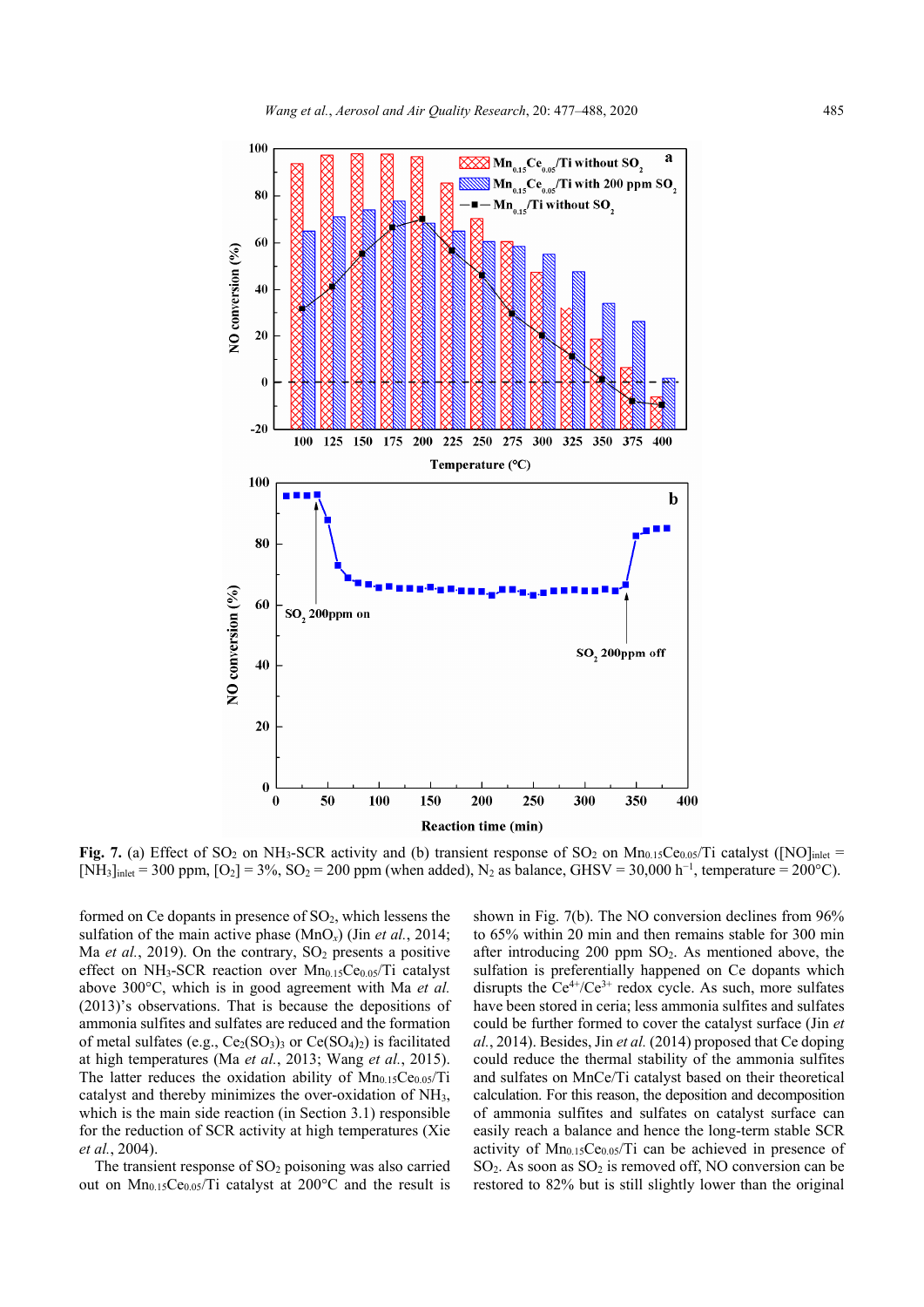one. The SCR activity can be mostly recovered after shutting  $SO<sub>2</sub>$  off, because the ammonia sulfites and sulfates can be easily removed from the  $Mn<sub>0.15</sub>Ce<sub>0.05</sub>/Ti$  surface. However, the deactivation caused by the sulfation of Ce dopants is irreversible under this condition that explains the difference between the restored and the original SCR performance. Therefore, thermal treatment at higher temperature  $(>350^{\circ}C)$ is suggested for it has the possibility to fully recover the catalyst activity after SO<sub>2</sub> poisoning (Wang *et al.*, 2015).

## **CONCLUSION**

Incorporating Ce significantly enhances the activity of Mn/Ti catalysts, with the maximum effect being exhibited by catalysts possessing Mn/Ti and Ce/Ti ratios of 0.15 and 0.05, respectively. The catalytic activity of the MnCe/Ti catalyst is directly correlated with the number of exposed Mn atoms, which increases with the addition of a small amount of Ce(Ce/Ti =  $0.05$ ), thus improving the oxygen storage/release capability of the catalyst. However, the presence of excessive CeO2 reduces the exposure of the surface Mn due to the incorporation of the latter into the bulk  $CeO<sub>2</sub>$ , thereby decreasing the catalytic activity of the  $Mn_{0.15}Ce<sub>0.1</sub>/Ti$  and  $Mn<sub>0.15</sub>Ce<sub>0.15</sub>/Ti$  catalysts at low temperatures. The addition of Ce can also increase the  $SO_2$  resistance of Mn/Ti catalysts by (1) inhibiting the deposition of ammonia sulfites and sulfates on the catalyst surface and (2) reducing the sulfation of the main active phase  $(MnO_x)$ . Furthermore,  $SO_2$ facilitates the SCR of  $Mn_{0.15}Ce_{0.05}/Ti$  catalysts above 300°C because more surface sulfates are preferentially formed on the Ce dopant, which suppresses the over-oxidation of NH3 at high temperatures by reducing the oxidation ability of the catalyst.

## **ACKNOWLEDGEMENTS**

This research is supported by Natural Science Foundation of Shanghai (17ZR1419400), National Key R&D Program of China (2018YFC1901204), National Natural Science Foundation of China (51706156 and 51976129) and Shanghai Rising-Star Program (17QC1401000).

## **REFERENCES**

- Andreoli, S., Deorsola, F.A. and Pirone, R. (2015). MnO*x*- $CeO<sub>2</sub>$  catalysts synthesized by solution combustion synthesis for the low-temperature NH3-SCR. *Catal. Today* 253: 199–206.
- Chang, H.Z., Chen, X.Y., Li, J.H. and Ma, L. (2013). Improvement of activity and  $SO<sub>2</sub>$  tolerance of Snmodified MnO<sub>x</sub>-CeO<sub>2</sub> catalysts for NH<sub>3</sub>-SCR at low temperatures. *Environ. Sci. Technol.* 47: 5294–5301.
- Chmielarz, L., Kuśtrowski, P., Zbroja, M., Łasocha, A.R., Dudek, B. and Dziembaj, R. (2003). SCR of NO by NH3 on alumina or titania-pillared montmorillonite various modified with Cu or Co: Part I. General characterization and catalysts screening. *Appl. Catal., B* 45: 103–116.
- Dai, Y., Wang, X.Y., Li, D. and Dai, Q.G. (2011). Catalytic combustion of chlorobenzene over Mn-Ce-La-O mixed

oxide catalysts. *J. Hazard. Mater.* 188: 132–139.

- Dai, Y., Wang, X.Y., Dai, Q.G. and Li, D. (2012). Effect of Ce and La on the structure and activity of MnO*x* catalyst in catalytic combustion of chlorobenzene. *Appl. Catal., B*  111–112: 141–149.
- Deng, W., Dai, Q.G., Lao, Y.J., Shi, B.B. and Wang, X.Y. (2016). Low temperature catalytic combustion of 1,2 dichlorobenzene over  $CeO<sub>2</sub>$ –TiO<sub>2</sub> mixed oxide catalysts. *Appl. Catal., B* 181: 848–861.
- Ding, Z.Y., Li, L.X., Daniel, W. and Earnest F.G. (1998). Supercritical water oxidation of NH<sub>3</sub> over a  $MnO_2/CeO_2$ Catalyst. *Ind. Eng. Chem. Res.* 37: 1707–1716.
- Ettireddy, P.R., Ettireddy, N., Mamedov, S., Boolchand, P. and Smirniotis, P.G. (2007). Surface characterization studies of  $TiO<sub>2</sub>$  supported manganese oxide catalysts for low temperature SCR of NO with NH3. *Appl. Catal., B* 76: 123–134.
- Fan, Y.M., Ling, W., Dong, L.F., Li, S.H., Yu, C.L., Huang, B.C. and Xi, H.X. (2018). *In situ* FT-IR and DFT study of the synergistic effects of cerium presence in the framework and the surface in NH3-SCR. *Aerosol Air Qual. Res.* 18: 655–670.
- Jiang, Y., Wang, X.C., Xing, Z.M., Bao, C.Z. and Liang, G.T. (2017). Preparation and characterization of  $CeO<sub>2</sub>$ - $MoO<sub>3</sub>/TiO<sub>2</sub>$  catalysts for selective catalytic reduction of NO with NH3. *Aerosol Air Qual. Res.* 17: 2726–2734.
- Jiang, Y., Bao, C.Z., Liu, S.J., Liang, G.T., Lu, M.Y. Lai, C.Z., Shi, W.Y. and Ma, S.Y. (2018). Enhanced activity of Nb-modified  $CeO<sub>2</sub>/TiO<sub>2</sub>$  catalyst for the selective catalytic reduction of NO with NH3. *Aerosol Air Qual. Res.* 18: 2121–2130.
- Jin, R.B., Liu, Y., Wang, Yan., Cen, W.L., Wu, Z.B., Wang, H.Q. and Weng, X.L. (2014). The role of cerium in the improved  $SO_2$  tolerance for NO reduction with NH<sub>3</sub> over Mn-Ce/TiO<sub>2</sub> catalyst at low temperature. *Appl. Catal., B* 148–149: 582–588.
- Kijlstra, W.S., Brands, D.S., Smit, H.I., Poels, E.K. and Bliek, A. (1997). Mechanism of the selective catalytic reduction of NO with NH3 over MnO*x*/Al2O3. *J. Catal.* 171: 219– 230.
- Kwon, D.W., Nam, K.B. and Hong, S.C. (2015). The role of ceria on the activity and  $SO<sub>2</sub>$  resistance of catalysts for the selective catalytic reduction of NO*x* by NH3. *Appl. Catal., B* 166–167: 37–44.
- Lee, S.M., Park, K.H. and Hong, S.C. (2012). MnO<sub>x</sub>/CeO<sub>2</sub>-TiO2 mixed oxide catalysts for the selective catalytic reduction of NO with NH<sub>3</sub> at low temperature. *Chem. Eng. J.* 195–196: 323–331.
- Li, B., Ren, Z.Y., Ma, Z.X., Huang, X.D., Liu, F., Zhang, X.B. and Yang, H.S. (2016). Selective catalytic reduction of NO by  $NH_3$  over CuO-CeO<sub>2</sub> in the presence of SO<sub>2</sub>. *Catal. Sci. Technol.* 6: 1719–1725.
- Li, J.F., Yan, N.Q., Qu, Z., Qiao, S.H., Yang, S.J., Guo, Y.F., Liu, P. and Jia, J.P. (2014). Catalytic oxidation of elemental mercury over the modified catalyst Mn/alpha-Al2O3 at lower temperatures. *Environ. Sci. Technol.* 44: 426–431.
- Li, Q., Yang, H.S., Qiu, F.M. and Zhang, X.B. (2011). Promotional effects of carbon nanotubes on  $V_2O_5/TiO_2$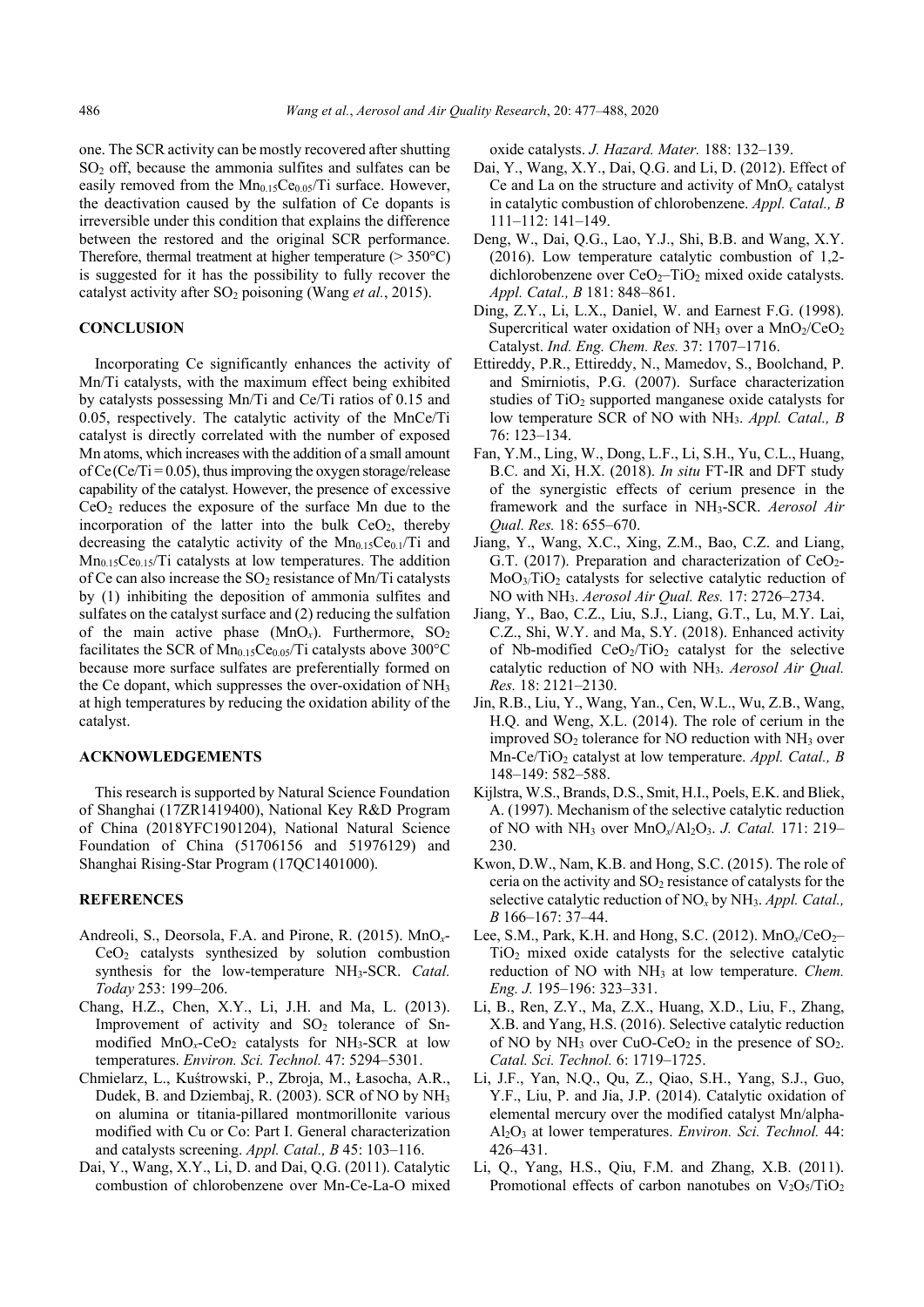for NO*x* removal. *J. Hazard. Mater.* 192: 915–921.

- Liang, S.H., Teng, F., Bulgan, G. and Zong, R.L. (2008). Effect of phase structure of  $MnO<sub>2</sub>$  nanorod catalyst on the activity for CO oxidation. *J. Phys. Chem. C.* 112: 5307– 5315.
- Long, R.Q. and Yang, R.T. (2000). The promoting role of rare earth oxides on Fe-exchanged TiO<sub>2</sub>-pillared clay for selective catalytic reduction of nitric oxide by ammonia. *Appl. Catal., B* 27: 87–95
- Ma, Z.R., Wu, X.D., Si, Z.C., Weng, D., Ma, J. and Xu, T.F. (2015). Impacts of niobia loading on active sites and surface acidity in NbO<sub>x</sub>/CeO<sub>2</sub>-ZrO<sub>2</sub> NH<sub>3</sub>-SCR catalysts. *Appl. Catal., B* 179: 380–394.
- Ma, Z.X., Yang, H.S., Li, B., Liu, F. and Zhang, X.B. (2013). Temperature-Dependent effects of  $SO<sub>2</sub>$  on selective catalytic reduction of NO over Fe-Cu-O<sub>x</sub>/CNTs-TiO<sub>2</sub> catalysts. *Ind. Eng. Chem. Res.* 52: 3708–3713.
- Ma, Z.X., Sheng, L.P., Wang, X.W., Yuan, W.T., Chen, S.Y., Xue, W., Han, G.R., Zhang, Z., Yang, H.S., Lu, Y.H. and Wang, Y. (2019). Oxide catalysts with ultrastrong resistance to  $SO<sub>2</sub>$  deactivation for removing nitric oxide at low temperature. *Adv. Mater.* 31: 1903719.
- Mao, D., He, F., Zhao, P. and Liu, S.T. (2015). Enhancement of resistance to chlorine poisoning of Sn-modified MnCeLa catalysts for chlorobenzene oxidation at low temperature. *RSC. Adv.* 5: 10040–10047.
- Mastral, A.M., Garcia, T., Callen, M. and Navarro, M.V. (2000). Assessement of phenanthrene removal from hot gas by porous carbons. *Energy Fuels* 15: 1–7.
- Meng, D.M., Zhan, W.C., Guo, Y. and Guo, Y.L. (2015). A highly effective catalyst of Sm-MnO*x* for the NH3-SCR of NO*x* at low temperature: Promotional role of Sm and its catalytic performance. *ACS Catal.* 5: 5973–5983.
- Murillo, R., García, T., Aylón, E., Callén, M.S., Navarro, M.V., López, J.M. and Mastral, A.M. (2004). Adsorption of phenanthrene on activated carbons: Breakthrough curve modeling. *Carbon* 42: 2009–2017.
- Nam, K.B., Kwon, D.W. and Hong, S.C. (2017). DRIFT study on promotion effects of tungsten-modified Mn/Ce/Ti catalysts for the SCR reaction at low-temperature. *Appl. Catal., A* 542: 55–62.
- Peña, D.A., Uphade, B.S., Reddy, E.P. and Smirniotis, P.G. (2004). Identification of surface species on titaniasupported manganese, chromium, and copper oxide lowtemperature SCR catalysts. *J. Phys. Chem. B* 108: 9927– 9936.
- Qi, G.S., Yang, R.T. and Chang, R. (2003). Low-temperature SCR of NO with NH<sub>3</sub> over USY-supported manganese oxide-based catalysts. *Catal. Lett.* 87: 67–71.
- Qi, G.S., Yang, R.T. and Chang, R. (2004). MnO*x*-CeO2 mixed oxides prepared by co-precipitation for selective catalytic reduction of NO with NH<sub>3</sub> at low temperatures. *Appl. Catal., B* 51: 93–106.
- Qiu, L., Pang, D.D., Zhang, C.L., Meng, J.J., Zhu, R.S. and Feng, O.Y. (2015). In situ IR studies of Co and Ce doped  $Mn/TiO<sub>2</sub>$  catalyst for low-temperature selective catalytic reduction of NO with NH3. *Appl. Surf. Sci.* 357: 189–196.
- Ramis, G., Yi, L., Busca, G., Turco, M., Kotur, E. and Willey, R.J. (1995). Adsorption, activation, and oxidation

of ammonia over SCR catalysts. *J. Catal.* 157: 523–535.

- Roy, S., Hegde, M.S. and Madras, G. (2009). Catalysis for NO*x* abatement. *Appl. Energy* 86: 2283–2297.
- Song, H., Zhang, M.L., Yu, J.P., Wu, W.H., Qu, R.Y., Zheng, C.H. and Gao, X. (2017). The effect of Cr addition on Hg<sup>0</sup> oxidation and NO reduction over  $V_2O_5/TiO_2$ catalyst. *Aerosol Air Qual. Res.* 18: 803–810.
- Sultana, A., Sasaki, M. and Hamada, H. (2012). Influence of support on the activity of Mn supported catalysts for SCR of NO with ammonia. *Catal. Today* 185: 284–289.
- Tang, A., Hu, L.Q., Yang, X.H., Jia, Y.R. and Zhang, Y. (2018). Promoting effect of the addition of Ce and Fe on manganese oxide catalyst for 1,2-dichlorobenzene catalytic combustion. *Catal. Commun.* 82: 41–45.
- Tang, C.J., Li, J.C., Yao, X.J., Sun, J.F., Cao, Y., Zhang, Lei., Gao, F., Deng, Y. and Dong, L. (2015). Mesoporous NiO-CeO<sub>2</sub> catalysts for CO oxidation: Nickel content effect and mechanism aspect. *Appl. Catal., A* 494: 77–86.
- Tang, C.J., Zhang, H.L. and Dong, L. (2016). Ceria-based catalysts for low-temperature selective catalytic reduction of NO with NH3. *Catal. Sci. Technol.* 5: 1248–1264.
- Tang, X.L., Hao, J.M., Yi, H.H. and Li, J.H. (2007). Lowtemperature SCR of NO with  $NH<sub>3</sub>$  over AC/C supported manganese-based monolithic catalysts. *Catal. Today* 126: 406–411.
- Tian, W., Fan, X.Y., Yang, H.S. and Zhang, X.B. (2010). Preparation of MnO<sub>x</sub>/TiO<sub>2</sub> composites and their properties for catalytic oxidation of chlorobenzene. *J. Hazard. Mater.* 177: 887–891.
- Wang, L.S., Huang, B.C., Su, Y.X., Zhou, G.Y., Wang, K.L., Luo, H.C. and Ye, D.Q. (2012). Manganese oxides supported on multi-walled carbon nanotubes for selective catalytic reduction of NO with NH3: Catalytic activity and characterization. *Chem. Eng. J.* 192: 232–241.
- Wang, Y., Li, X., Zhan, L., Li, C., Qiao, W. and Ling, L. (2015). Effect of  $SO<sub>2</sub>$  on activated carbon honeycomb supported  $CeO<sub>2</sub>$ -MnO<sub>x</sub> catalyst for NO removal at low temperature. *Ind. Eng. Chem. Res*. 554: 2274–2278.
- Wu, Z.B., Jiang, B.Q., Liu, Y., Wang, H.Q. and Jin, R.B. (2007). DRIFT study of manganese/titania-based catalysts for low-temperature selective catalytic reduction of NO with NH3. *Environ. Sci. Technol.* 41: 5812–5817.
- Wu, Z.B., Jin, R.B., Wang, H.Q. and Liu, Y. (2009). Effect of ceria doping on  $SO_2$  resistance of Mn/TiO<sub>2</sub> for selective catalytic reduction of NO with  $NH<sub>3</sub>$  at low temperature. *Catal. Commun.* 10: 935–939.
- Xie, G.Y., Liu, Z.Y., Zhu, Z.P., Liu, Q.Y., Ge, J. and Huang, Z.G. (2004). Simultaneous removal of  $SO_2$  and  $NO_x$  from flue gas using a  $CuO/Al<sub>2</sub>O<sub>3</sub>$  catalyst sorbent I. Deactivation of SCR activity by  $SO<sub>2</sub>$  at low temperatures. *J. Catal.* 224: 36–41.
- Xiong, Y., Tang, C.J., Yao, X.J., Zhang, L., Li, L.L., Wang, X.B., Deng, Y., Gao, F. and Dong, L. (2015). Effect of metal ions doping  $(M = Ti^{4+}, Sn^{4+})$  on the catalytic performance of  $MnO_x/CeO_2$  catalyst for low temperature selective catalytic reduction of NO with NH<sub>3</sub>. *Appl. Catal., A* 495: 206–216.
- Yang, Y., Huang, J., Wang, S.W., Deng, S.B., Wang, B. and Yu, G. (2013). Catalytic removal of gaseous unintentional